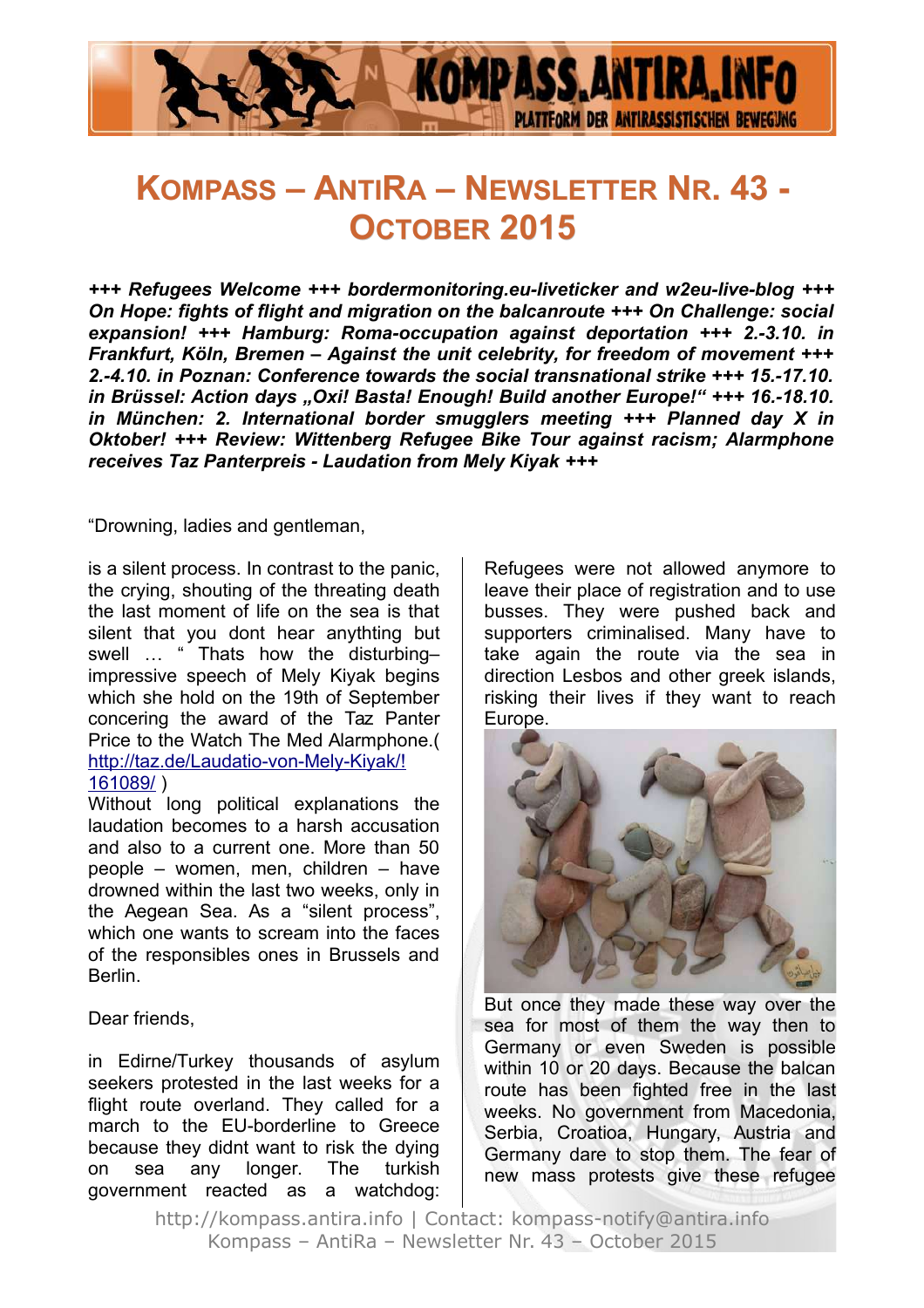

movements an enourmos power so that between Croatioa and Serbia is practised a huge flight help deal over the green border.

Budapest, the"March of Hope", on the 4th of September is still in memory, it marked a new peak in the struggle for freedom of movement. Thousands were on their way



by feet when they were refused to the trains. "Inspired by that there was a boost of Refugee Welcome Initiatives, linked with a huge medial attention which was not only in Germany and Austria mostly positive for the refugees. Regarding all the 'ambivalences of hegemony' – from paternalism or the discourse of usefullness inclusive the distinction into good and bad refugees – we see an increased potential for a transnational anti-racist movement which will flank successfully the 'summer of migration' ", formulates the network transact in a current text. "Keep open the flight routes" is demanded and at the same time there are two more central challenges: The adressing of the flight reasons and the development of comprehensively social fights:

"How does it go on in Europe and in Germany? Will the ruling ones be successful in the containment of the great refugees struggles? Do they make a pact if necessary with right-populist and racist parties and organisations? Succeeds a social division on the bottom?

Or is it possible that the impulse of autonomies and fights of migrations

overlaps into other social questions in Europe? May the marches of hope make courage and start another dynamic of social fights in Europe? Freedom, dignity, democracy, social security for themselves and their children … Thats what the people on their flight protest for and they dont get stopped by fences and borders. They want to arrive at the place of their choice, mostly at their relatives and friends all over Europe, learn the language, living good, work, live.

"Solidarity for all", the slogan of emancipatory networks in Greece, is to be picked up to struggle against the attempts of division and to fight at the same time the "normality of austerity", the politics of social cuttings and precariousness. Payable flats for all through new housing programms, acces for all to health service and education, basic income and increased minimum wage: these social demands can and must be filled with new life, through social appropriation and social strikes, local to transnational. The successful fights of refugees and migrants push the social question again on the agenda. Lets take it, tear down the borders, in all countries, in all heads!"

And so we wish you energetically weeks.

P.S.: The official motto of 3rd of October, germans "day of unity", is "overcoming borders"! It was and is pure mockery concerning the deadly policies of ecxlusion for which Germany stands for centuries. But now the slogan fits because every day the slogan is practised by thousands of people who actually should be ecxluded …

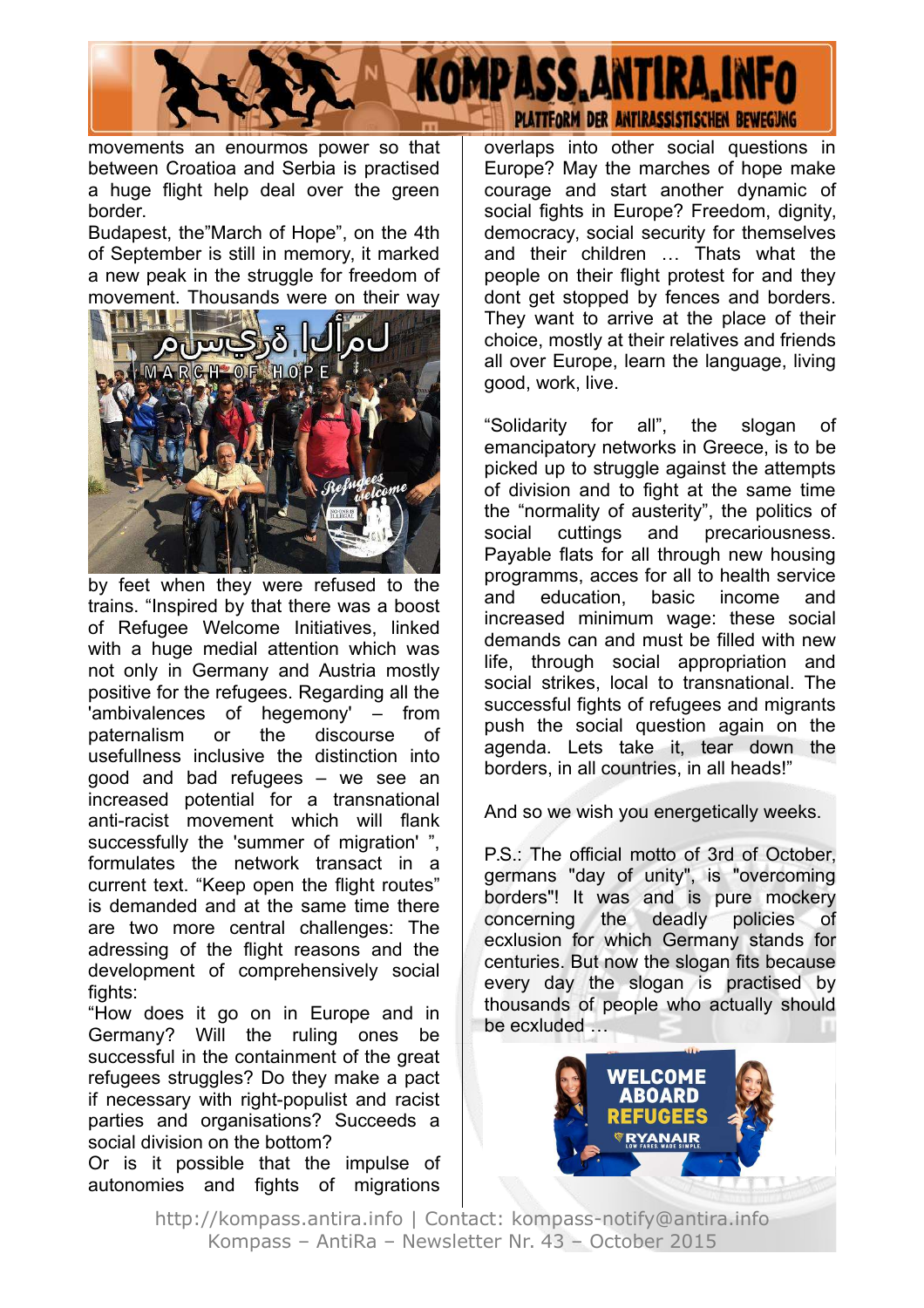

P.P.S.: We are very happy that also cheap airlines get into the solidarity

<http://ryanfair.org/>

With best wishes, your Kompass-Team Contact: [kompass-notify@antira.inf](mailto:kompass-notify@antira.info)o

### **INTRODCUTION OF THIS NEWSLETTER: SEPTEMBER OF STRUGGLES**

Worthreading links regarding the current situation through Europe, from Turkey via Balkan to Germany and Scandinavia.

#### **Bordermonitoring.eu**

We installed a liveticker for supprters: <http://balkanroute.bordermonitoring.eu/>

#### **Live-blog von Welcome to Europe**

#### <http://live.w2eu.info/>

Europe is currently experiencing the long summer of migration. While in the beginning of September 2015, the events were centred on Hungary, Austria and Germany, by now the situation has moved South, towards Croatia, Serbia, Macedonia, Greece and Turkey. In this live feed, provided by the network Welcome To Europe, we are gathering, on a day to day basis, verified information. By this, we aim at:

1. inform on the changing patterns of refugee reception and border closures in the various countries between Turkey and the different countries of destination

2. inform on the humanitarian situation enfolding at the different sites

3. contribute to the coordination of voluntary solidarity and support efforts

4. providing verified information

The European Union and its member states have failed miserably at dealing with the situation, i.e. providing reception and accomodation infrastructure for refugees, opening up safe passages for refugees towards shelter and protection and providing accurate and relevant information. We will have to do it ourselves. Join the effort!

If you have any updates, additional information, any questions etc, please get in touch: [live@w2eu.info](mailto:live@w2eu.info)

**SOLIDARITY** 

the Welcome2Europe team

#### **Turkey**

[http://bordermonitoring.eu/tuerkei/2015/09/edirne-refugees-demand-safe-passage-to](http://bordermonitoring.eu/tuerkei/2015/09/edirne-refugees-demand-safe-passage-to-greece/)[greece/](http://bordermonitoring.eu/tuerkei/2015/09/edirne-refugees-demand-safe-passage-to-greece/)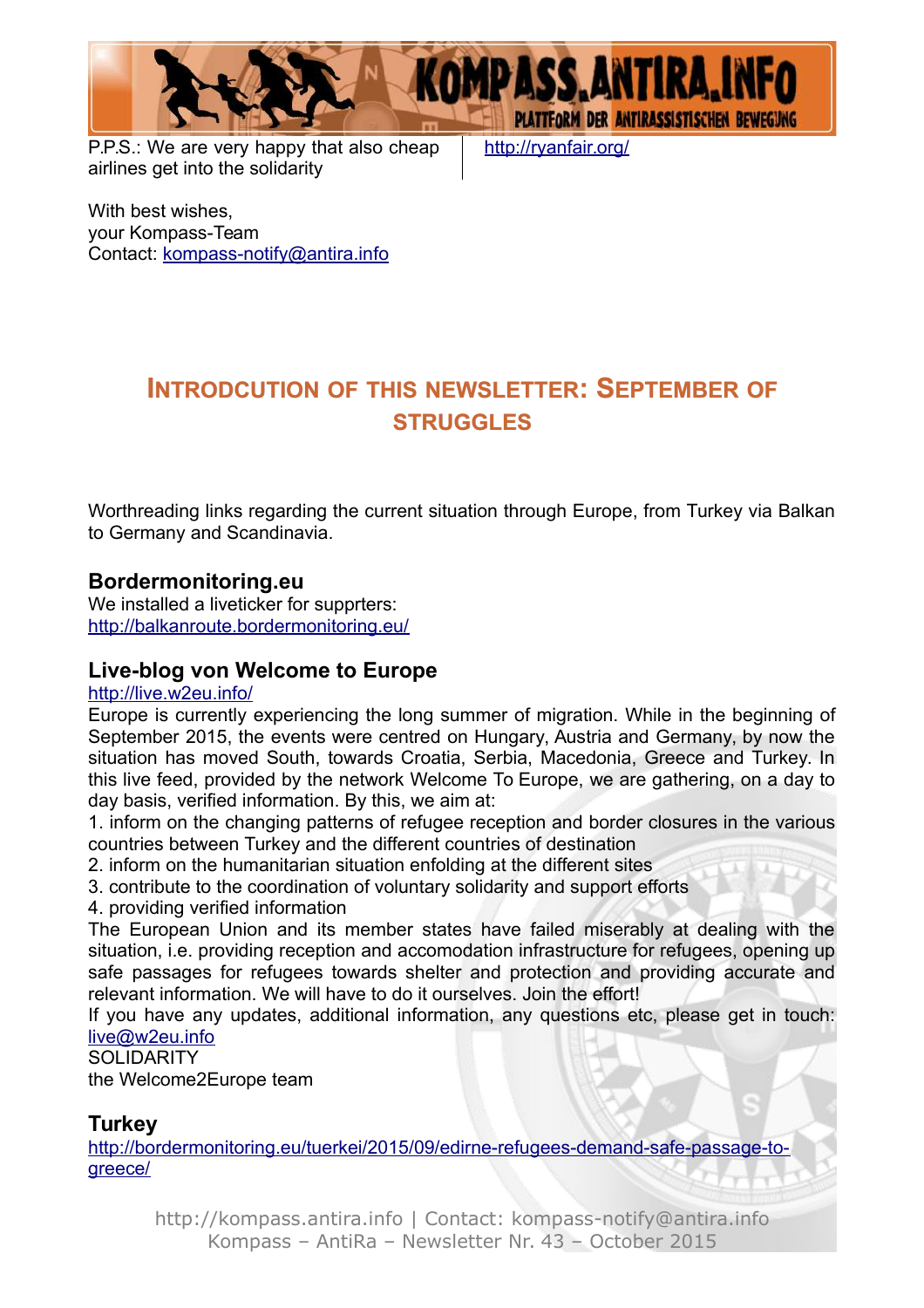

#### **Greece/Macedonia**

[http://bordermonitoring.eu/verein/2015/09/kurzbericht-von-der-griechisch-mazedonischen](http://bordermonitoring.eu/verein/2015/09/kurzbericht-von-der-griechisch-mazedonischen-grenze/)[grenze/](http://bordermonitoring.eu/verein/2015/09/kurzbericht-von-der-griechisch-mazedonischen-grenze/)

### **Macedonia/Serbia**

<http://bordermonitoring.eu/analyse/2015/09/marathon-auf-dem-balkan/#more-662>

#### **Budapest on 4 September 2015**

<http://bordermonitoring.eu/ungarn/2015/09/of-hope/>



"...Friday 4 September was the previous klimax of the fight for freedom of movement. As announced the day before several thousands of refugees started by foot for the 170km long march to the Hungarian-Austrian border. Their declared goal: Austria and Germany. It also happened in Bicske: Around 300 refugees who where stopped the day before began their march and walked on railway lines heading West. Already in the morning 300 interned refugees had clambered over the fence of their lager in Röszke, close to the Hungarian-

Serbian border, but were stopped by the police later. … Undoubtly the most beautiful aspect is that with the refugees from Syria the originally power and hope of the Arabic Spring come to Europe a second time and challenged the borders. The rhythm and

determination of the slogans which were called over days at the police chains at the entry of the Budapest station sounded familiar. And also the image of one-legged person wearing a picture of Angela Merkel around his neck and headed the march to Austria is for us no case of victimization of its own but the opposite: It's an expression of the determination to achieve one's aim, if necessary also only by foot with only one leg. In the last days this commitment meet more and more support within whole Europe, via Facebook and Twitter people organize



assistance beyond the state. Culminating in the call to do collective and visible people smuggling. The result: 140 cars leaving Vienna on Sunday 6 September. The police let them go...."

Worth seeing also this movie:

[http://www.theguardian.com/world/video/2015/sep/10/we-walk-together-a-syrian-familys](http://www.theguardian.com/world/video/2015/sep/10/we-walk-together-a-syrian-familys-journey-to-the-heart-of-europe-video)[journey-to-the-heart-of-europe-video](http://www.theguardian.com/world/video/2015/sep/10/we-walk-together-a-syrian-familys-journey-to-the-heart-of-europe-video)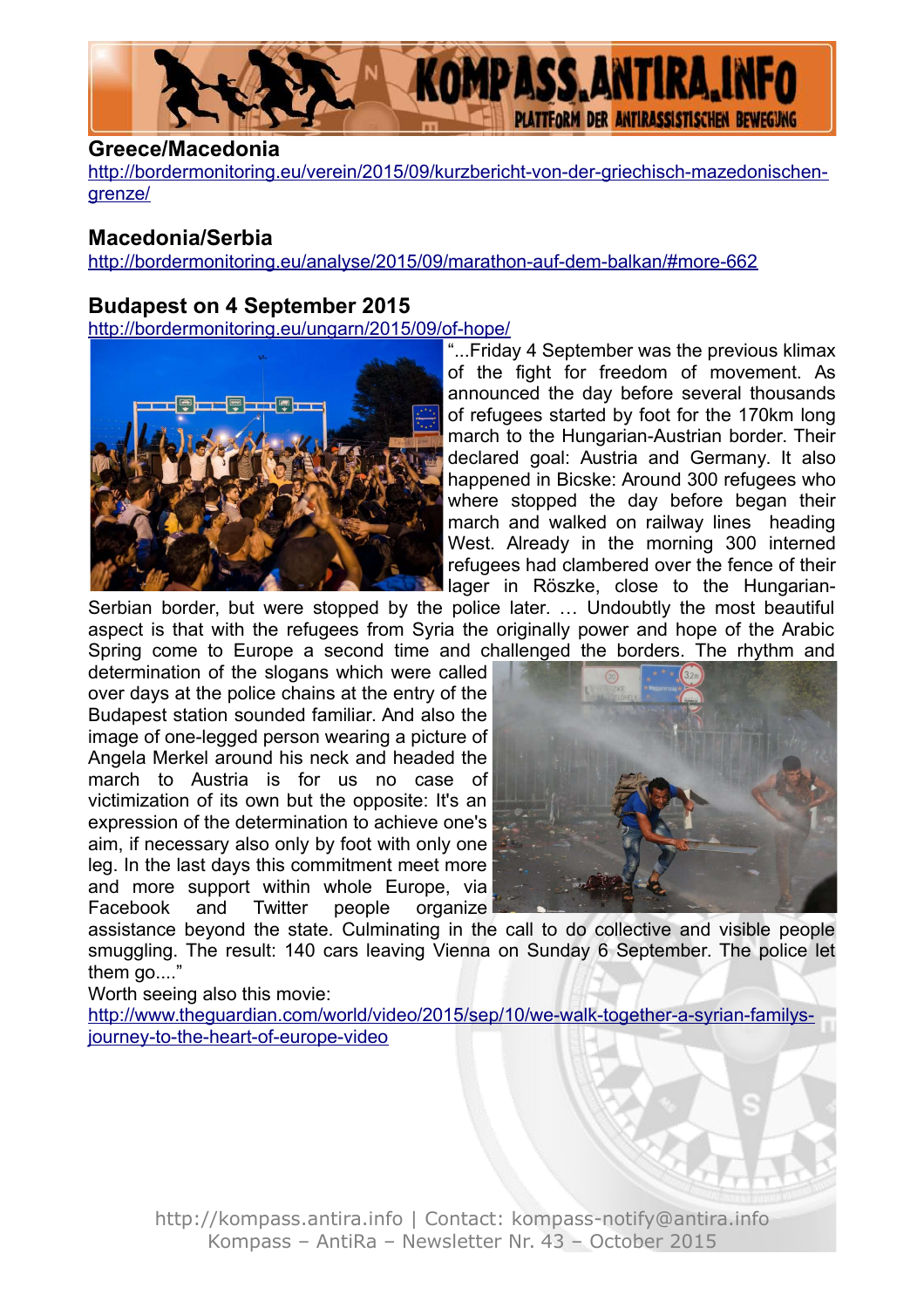

**On 26 September 2015 Botovo/Croatia – the power of refugee movement** It is probably quite unique and also a big success for the refugee movement what's going on at the Croatian-Hungarian border since 10 days. Special trains and buses bring 1500-

2000 refugees each to a train station close to the border were they are accompanied to the green border by Croatian police. There Hungarian soldiers take them over and let them enter trains which go to the Austrian border. Until 1 October 2015 between 50 and 60.000 refugees might had been made use of this interstate organized flight aid, obviously it was owed by the fear that every blocakde of the refugee movement could lead to new massive fights.



On 26 September we have been in Botovo with the Open Border Caravan. It was a unforgettable situation as 1650 people – woman, man, many children, old, some in wheel chairs – set out on this bizarre stage of the Balkan route. They did it patiently but resolutely.

(From transact, look [http://transact.noblogs.org/post/2015/10/03/vom-recht-zu-gehen-und](http://transact.noblogs.org/post/2015/10/03/vom-recht-zu-gehen-und-zu-bleiben/)[zu-bleiben/\)](http://transact.noblogs.org/post/2015/10/03/vom-recht-zu-gehen-und-zu-bleiben/)

#### **On 6 September 2015 Vienna – Nickelsdorf – Györ – Vienna Replacement bus service**

In the weeks before "March of Hope" single persons and small groups started to do flight aid on a bigger scale. Occasion has been the 71 dead people, which have been found on 27 August in a truck on the high way in Burgenland (Austria). They had not survived the compulsorily hidden journey to Middle Europe. "The truck slammed us the Mediterranean directly in front of the Outlet-Center", a mayor of Burgenland commented. Many of those who haven't been active became to escape agents: "The Mediterranean-Tragedy of Burgenland" gave them the morally self-confident, that such a dead can't be necessary. In this days the initiative "Refugee-convo, replacement bus service for refugees" was founded. Not least because of the unclear train ride policy of the Hungarian government – the cross-border trains were stopped and so the question was how the refugees from Budapest and whole Hungary should go on, thousands stucked in stations. Anyway, uncertainty has been the slogan of those days – would we escape agents all be detained?, harm the refugees more then support them?, would be fail or go a big step forward? Finally the "March of Hope" overtake all discussions. The borders has been wide-open for a short time. The first convoy went with the support of Hungarian NGOs from Budapest to Hegyeshalom, and with the escort of the Austrian police from Nickelsdorf to Vienna West Station. Since then the convoy riding is common practice. Budapest – Vienna, Vámosszabadi – Nickelsdorf, Szentgotthárd – Schärding. Mobile Culture of Welcome on a small part of the journey. <http://www.fluchthilfe.at/>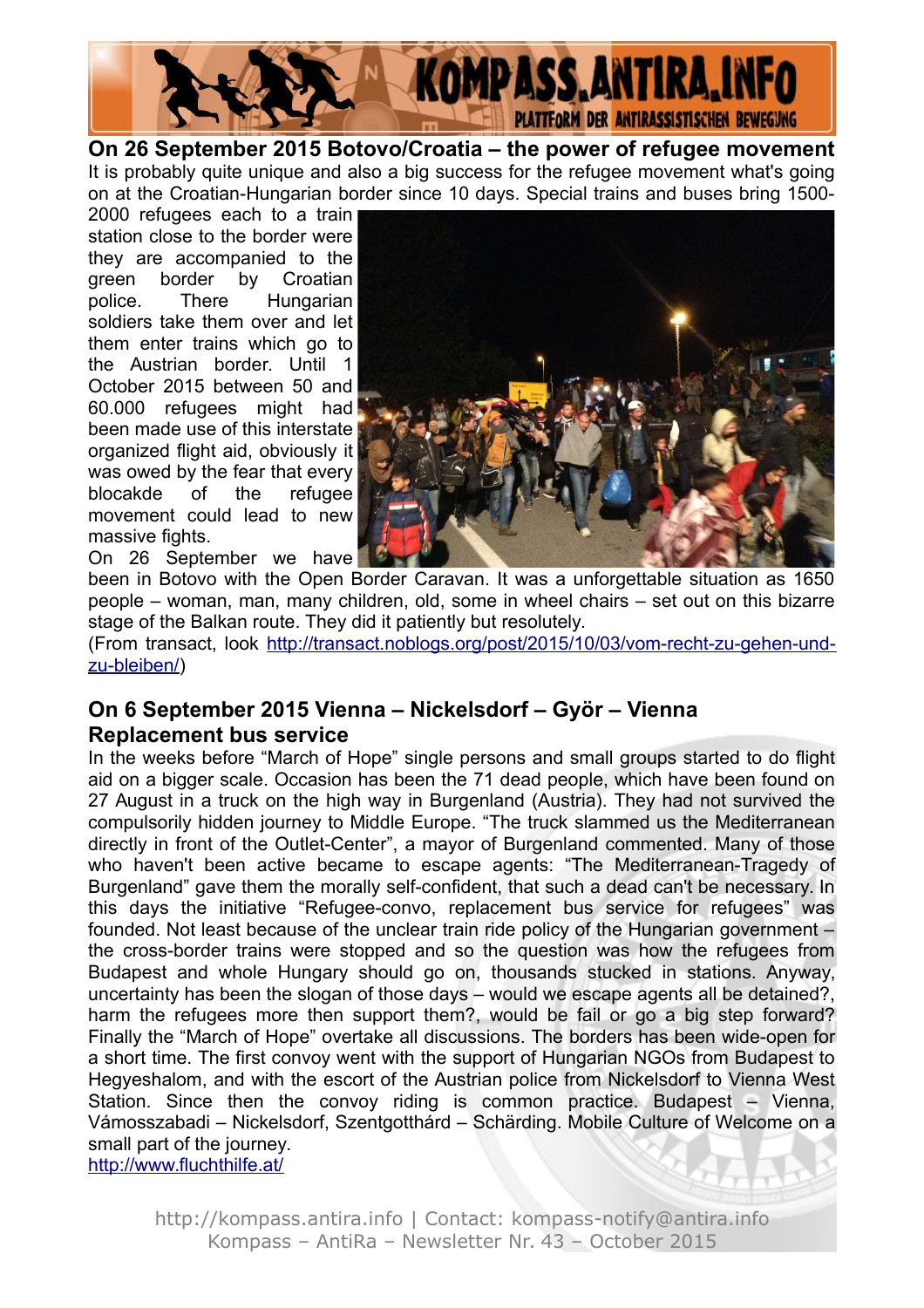

#### **Pro Asyl on Welcome Refugees, handbook on Welcome:**

<http://www.proasyl.de/de/ueber-uns/foerderverein/mitmachen/> [http://www.proasyl.de/fileadmin/fm](http://www.proasyl.de/fileadmin/fm-dam/q_PUBLIKATIONEN/2015/Willkommen_Leit_web_doppel.pdf)[dam/q\\_PUBLIKATIONEN/2015/Willkommen\\_Leit\\_web\\_doppel.pdf](http://www.proasyl.de/fileadmin/fm-dam/q_PUBLIKATIONEN/2015/Willkommen_Leit_web_doppel.pdf)

#### **Konstantin Wecker live and in an Interview ... i.a. on Border Crossing Services from Hungary:**

[http://www.zdf.de/ZDFmediathek/beitrag/video/2493122/Konstantin-Wecker-live-und-im-](http://www.zdf.de/ZDFmediathek/beitrag/video/2493122/Konstantin-Wecker-live-und-im-Gespraech?ipad=true)[Gespraech?ipad=true](http://www.zdf.de/ZDFmediathek/beitrag/video/2493122/Konstantin-Wecker-live-und-im-Gespraech?ipad=true)

#### **Continuing further to Sweden:**

<http://www.taz.de/!5227059/>

#### **Two interviews with Sea Watch and Alarmphone against the illusion of the war on facilitators:**

<http://www.sueddeutsche.de/politik/aussenansicht-kanonenboot-politik-1.2669881> [http://www.fr-online.de/zuwanderung-in-rhein-main/fluechtlingskrise--faehren-statt](http://www.fr-online.de/zuwanderung-in-rhein-main/fluechtlingskrise--faehren-statt-frontex-,24933504,31991870.html)[frontex-,24933504,31991870.html](http://www.fr-online.de/zuwanderung-in-rhein-main/fluechtlingskrise--faehren-statt-frontex-,24933504,31991870.html)

# **ACTIONS AND DATES IN OCTOBER 2015:**

#### **Hamburg: Roma occupy the church of "Hamburger Michel" against deportation**

Romano Jekipe Ano Hamburg preserves a refuge space against deportation and claims furthermore the right to stay.

The group "Romano Jekipe Hamburg – Vereinigte Roma Hamburg" (United Roma Hamburg) after it's occupation of the church "Hamburger Michel", got provided by the parish St. Michaelis with a refuge space for those threatened by an immediate deportation. They stay in theses rooms located with the parish hall. The claim a prompt stop of any deportations to the Balkans and a right of residence for their families. Further reading:

<http://romas-in-hamburg.blogspot.de/2015/09/romano-jekipe-ano-hamburg-erhalt.html>

#### **2./3. Oktober in Frankfurt, Köln, Bremen...**

Actions against the festivities of the German Unity and against the new asylum laws Out of the call in Francfurt:

Solidarity must became concrete!

On the streets of Francfurt, Cologne and everywhere

"Everyday thousands of people reach Germany – in spite of Frontext, militarised borders and strengthens asylum laws. First of all, this is a reason to celebrate. Another one: A surprisingly large number of people got and gets engaged in the solidarity the regugees. After all, a Summer's Fairytale in Germany? Unfortunately not. Already now it is clear that the current situation is only a crisis of an inhuman border regime – which is being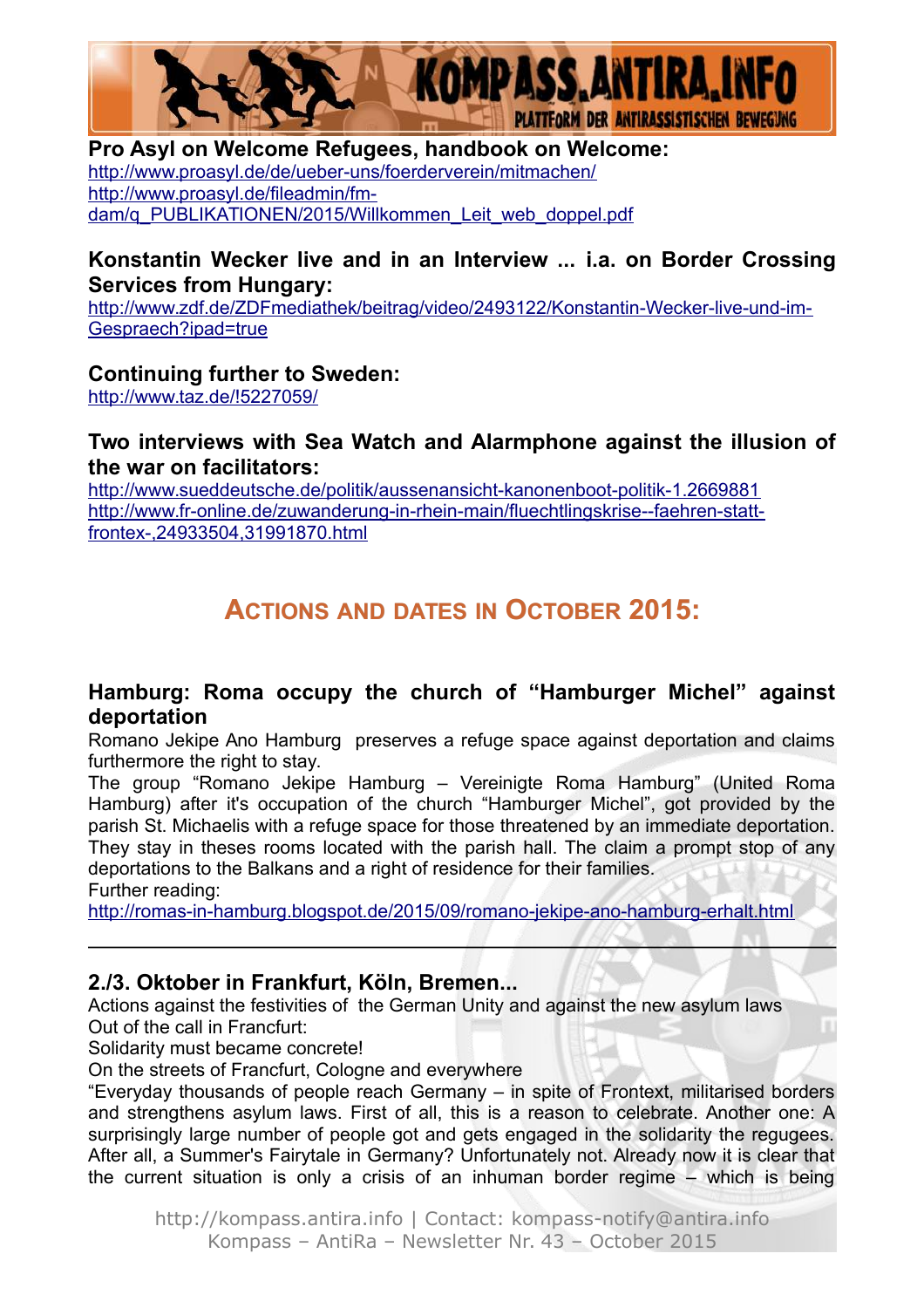

corrected by those of all politicians who set in scene a bright Germany". Calls and more: [www.grenzenueberwinden.de](http://www.grenzenueberwinden.de/)

Bremen: Ferries not Frontex! Global freedom of movement for all! Call and Information on the demonstration: <https://www.facebook.com/refugeeswelcomedemo>

### **2.-4.10. in Poznan: Conference on the social transnational strike**

The whole programm can be found on the website: <http://www.transnational-strike.info/> One of the workshops is entiteled: Migrant labor, the government of mobility and the transnational strike

From the description:

"Migrants are materially challenging the European government of mobility by crossing borders and finding ways to gain space and time. Beside the manifold demonstrations against the border regime, the strike has started to be regarded as a way of accumulating the power necessary to fight against the political conditions of exploitation and the government of mobility. Groups and collectives of internal and external migrants are now starting to communicate and coordinate in order to foster this transnational project.

Only a social alliance between the exploited subjects (precarious, industrial workers and internal and external migrants) can try to deconstruct and fight the cruelty of the Fortress Europe and the social massacre happening inside the bor- ders, before that xenophobic and nationalist options further develop. …"

#### **15.-17.10. in Brussels: Action days "Oxi! Basta! Enough! Build another Europe!"**

NO to austerity, poverty, TTIP, racism and corruption! YES to solidarity without borders! Blockupy calls on all organisations and movements to take part in the action programm, the marches and action days in Brussels on 15, 16, and 17 october.

[https://blockupy.org/6209/oxi-basta-enough-bauen-wir-ein-anderes-europa-auf-nein-zu](https://blockupy.org/6209/oxi-basta-enough-bauen-wir-ein-anderes-europa-auf-nein-zu-austeritaet-armut-ttip-rassismus-und-korruption-ja-zur-grenzenlosen-solidaritaet/)[austeritaet-armut-ttip-rassismus-und-korruption-ja-zur-grenzenlosen-solidaritaet/](https://blockupy.org/6209/oxi-basta-enough-bauen-wir-ein-anderes-europa-auf-nein-zu-austeritaet-armut-ttip-rassismus-und-korruption-ja-zur-grenzenlosen-solidaritaet/) <http://www.ox15.eu/en>(english)

#### **16.-18.10. in Munich: 2nd international conference of border smuggling**

The 2nd international conference of border smuggling (Internationale Schlepper- und Schleusertagung, ISS) takes place in the congress hall at the same time as the Open Border Kongress (Munich Welcome Theatre). ISS 2015 presents itself as THE relevant expert conference of globally operating flight help companies. The most important aim of the conference 2015 is the image enhancement and therefore a revaluation of the services of smugglering and border crossing facilitation. International experts will intervene in four thematic panels on the historical and conceptual change of perspectives in this industry, the current border facilitation practices (and best practices), the juridical interpretations and criminalisation or give a sound prospect on current campaigning or art strategies ... More on [http://iss2015.eu](http://iss2015.eu/)